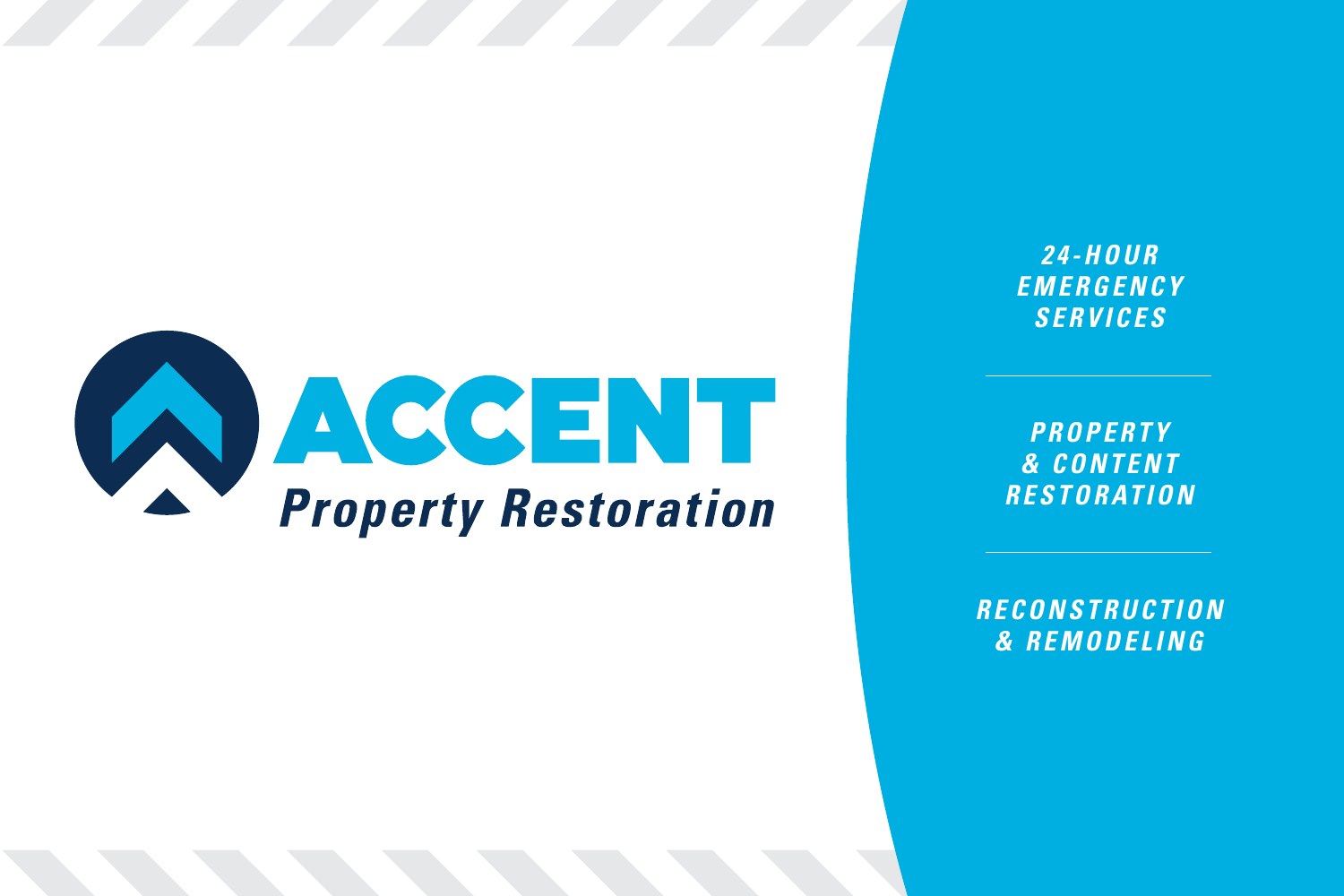# **We're the local, family-oriented property restoration team with generations of restoration experience.**

Accent specializes in restoring properties damaged by fire, wind or water to pre-loss or improved conditions returning clients to their normal lives on schedule and within budget.

Our in-house team is fully equipped to faithfully restore residential or commercial projects of any size. We work with a personal commitment serving property owners across the State of Wisconsin.

*You can rely on Accent — from the first shock of your emergency to the elation of regaining your fully restored property.*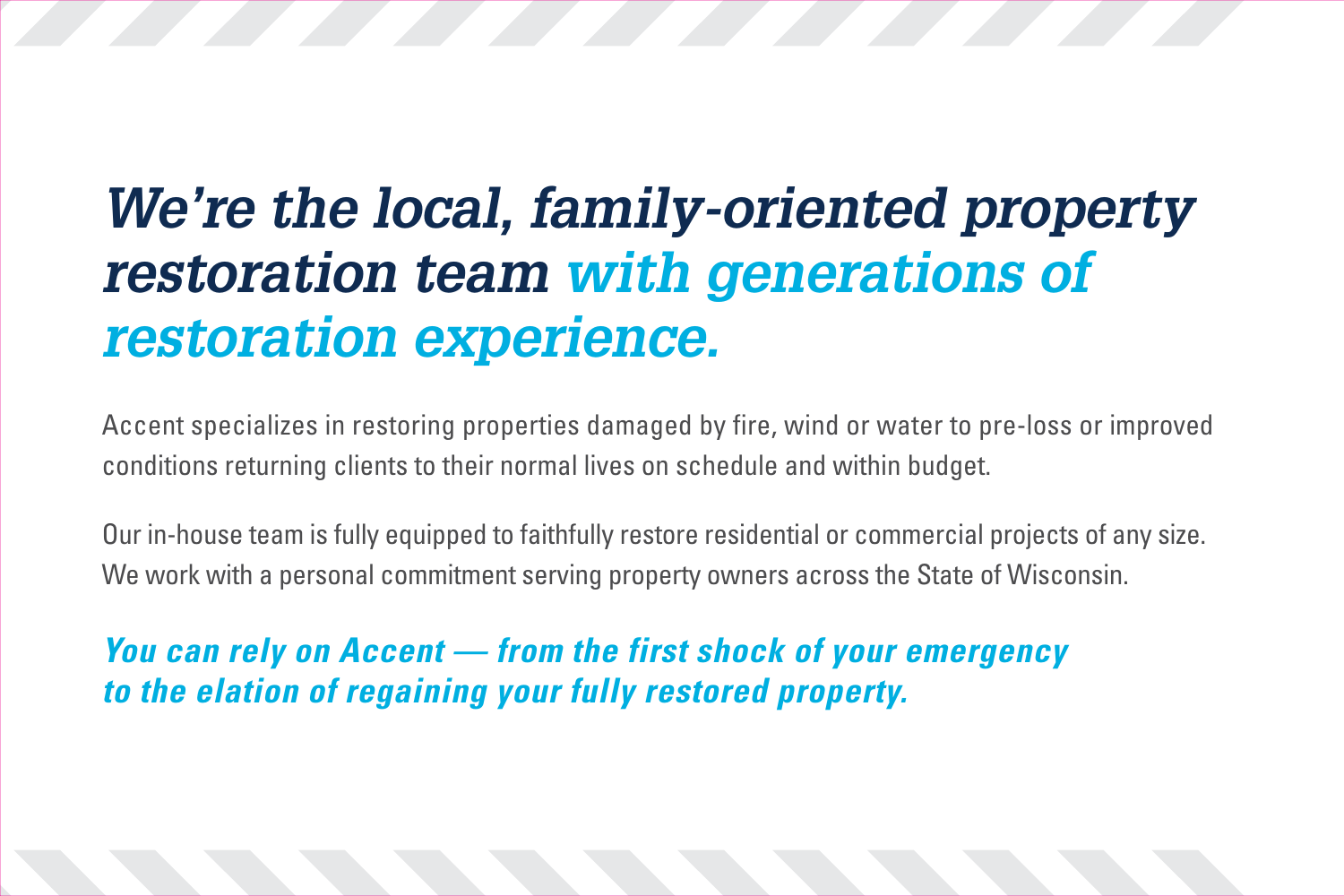## **We understand what you're going through.**

*We're here to hold your hand and walk you through the restoration process.*

We put your mind at ease by taking the time to explain emergency procedures and the entire restoration process. We work closely with your insurance claims adjuster and insurance agent to ensure fair estimates and budgets. We listen to you and provide our professional consultation, and handle any negotiating or conflict resolution needed to get the project done smoothly — so you never have to worry.

*We restore property and people's lives.*

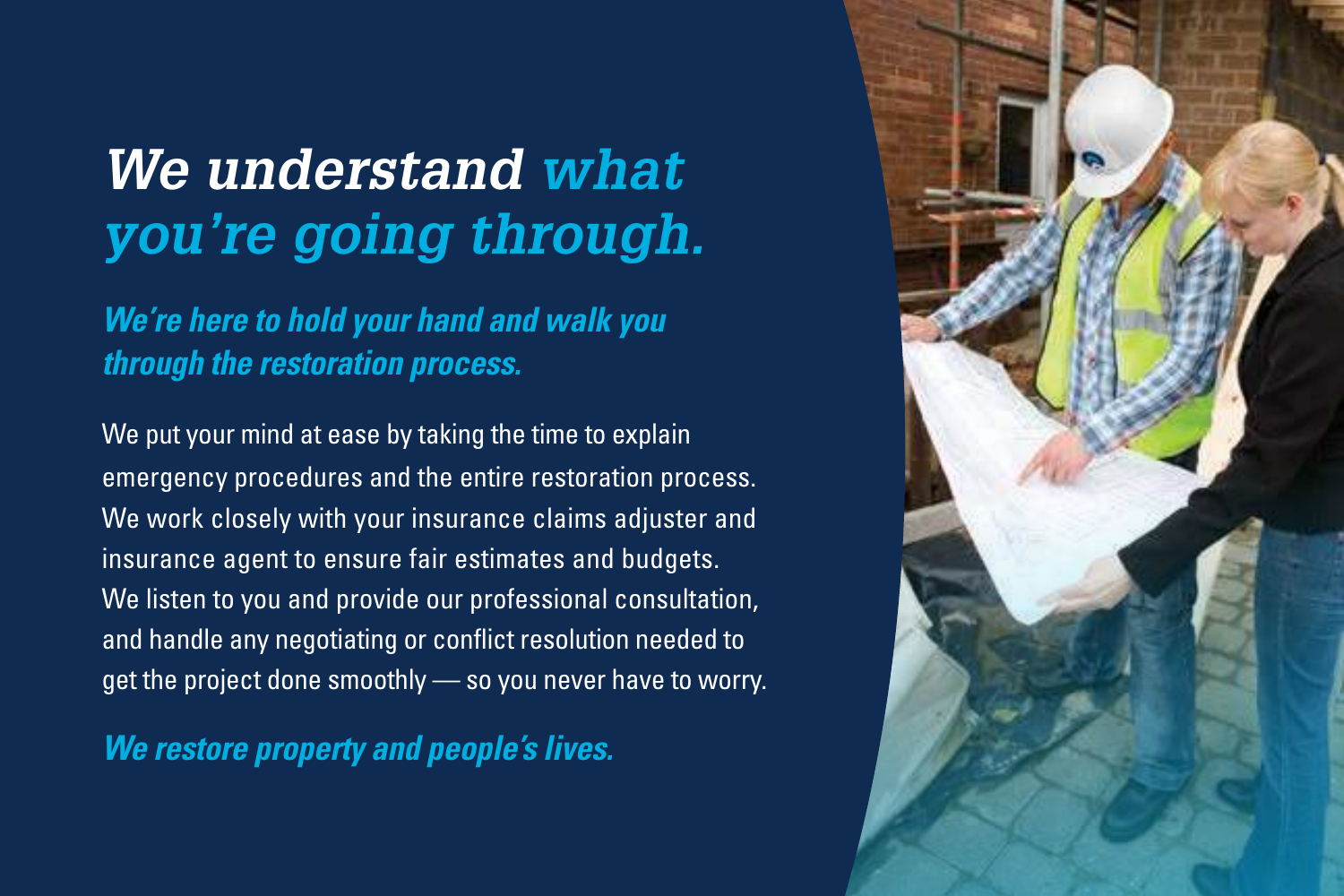

# **We accent the personal touch.**

*We'll treat you like family while providing:* 

Emergency Board-Up and Debris Removal

24-Hour Emergency **Mitigation Services** 

Complete Floor-to-Ceiling Cleaning

Property and Content Restoration

The confidence we have in our quality of our work enables us to provide a full 5 year warranty on all workmanship and a lifetime warranty on smoke-odor removal. **Craftsmen who care.** 

Property and Content Documentation and Management

Construction and Reconstruction

Remodeling and Repairs

And More...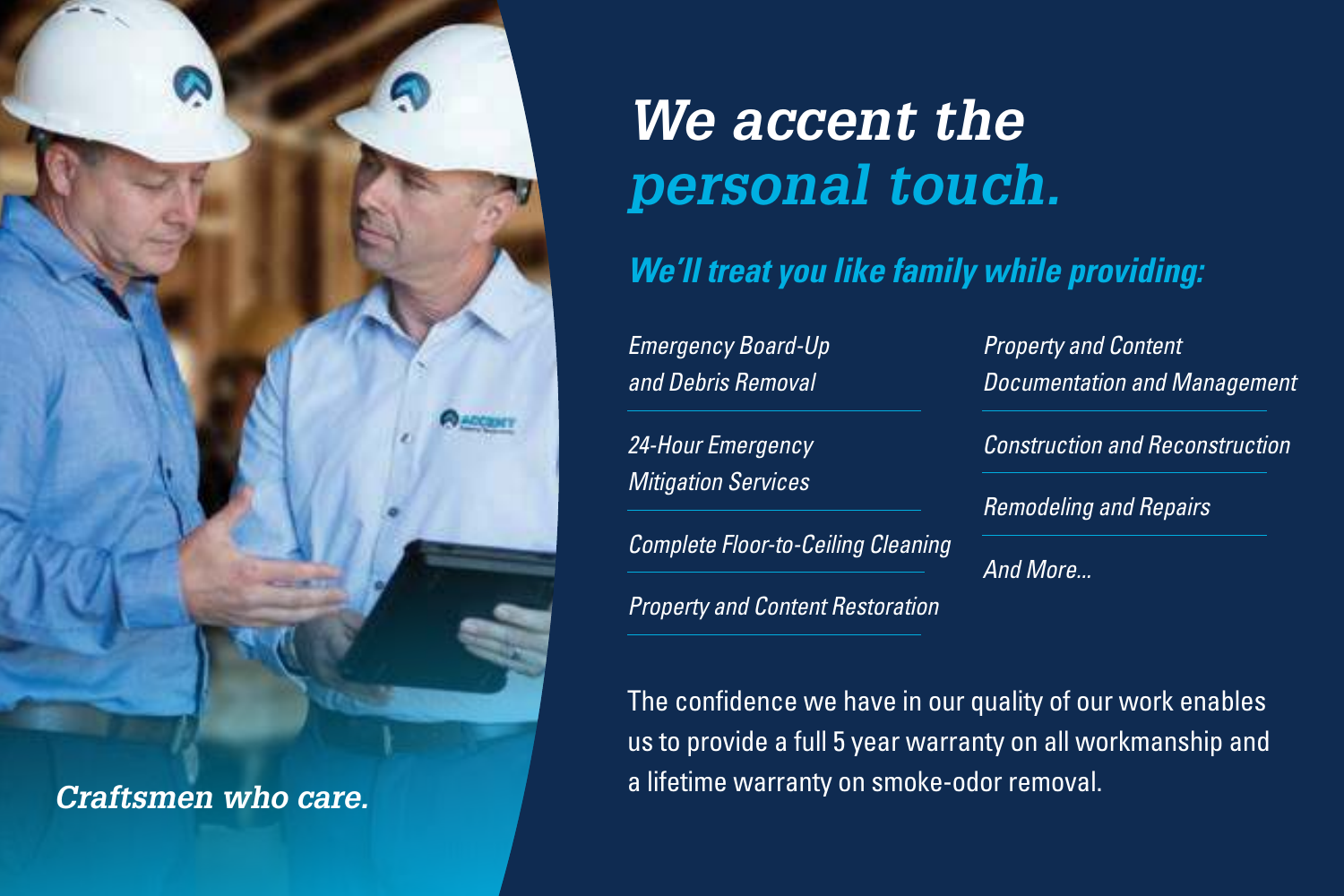### **Your Expectations. Our Expert Work.**

We specialize in 24-hour emergency board-up and mitigation services preventing further damage to your property.

We utilize state-of-the-art technology and processes including leading project management software, content tracking databases, advanced ultrasonic and ozone cleaning technologies, and 3D-property documentation and floor plan generation.

We listen to you and take your input seriously.

We communicate and keep you in the loop every step of the way — empowering you to make well-informed decisions.

Our craftsmen work as a well-coordinated team. They are in-house and hands-on performing with a personal pride and commitment.

Our expertise enables us to determine realistic schedules and budgets and adhere to them.

Our team of skilled craftsmen have decades of experience in property restoration and repairs, including drywall, carpentry, electric, plumbing painting and décor.

All contents are stored in a climate-controlled 21,000 square foot facility monitored with a full security system.

Safety is paramount. All teammates are trained to follow OSHA and EPA standards.

We work with an unrivaled attention to detail and care.

We make the restoration process easy, and the end product exceptional.

#### *We work for your ultimate satisfaction.*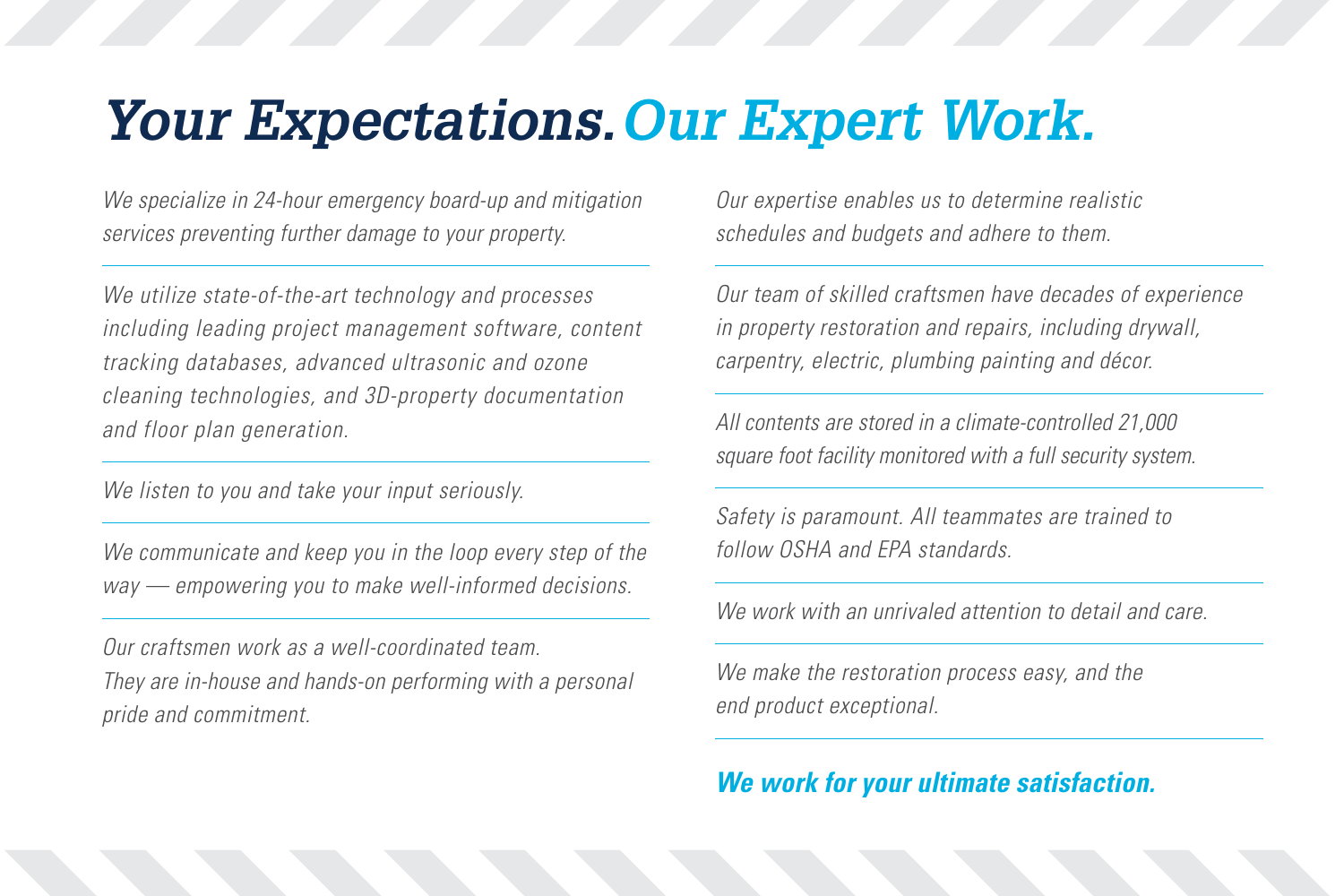### **Residential and commercial property restoration**

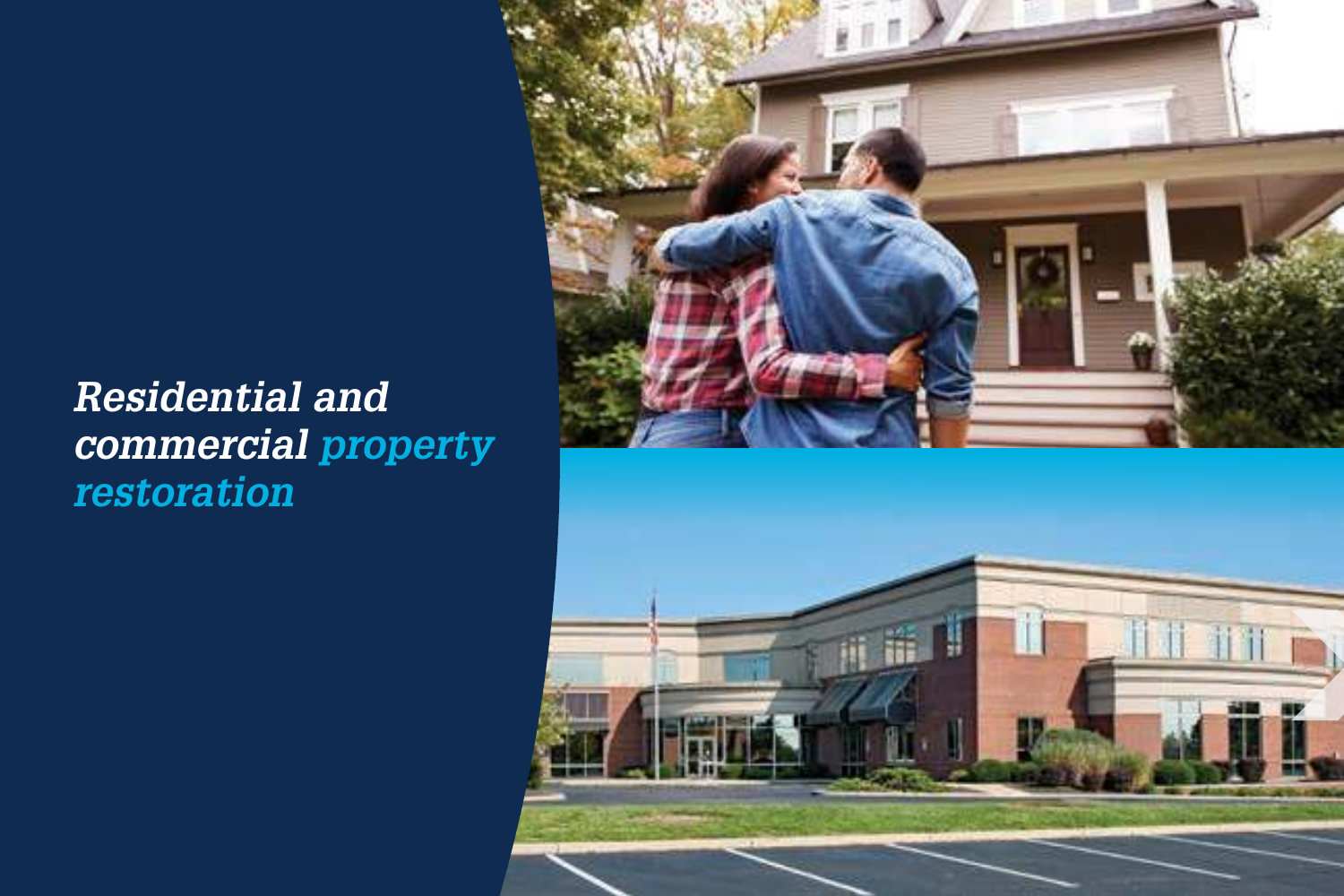### **Accent restores property to pre-loss or improved conditions**

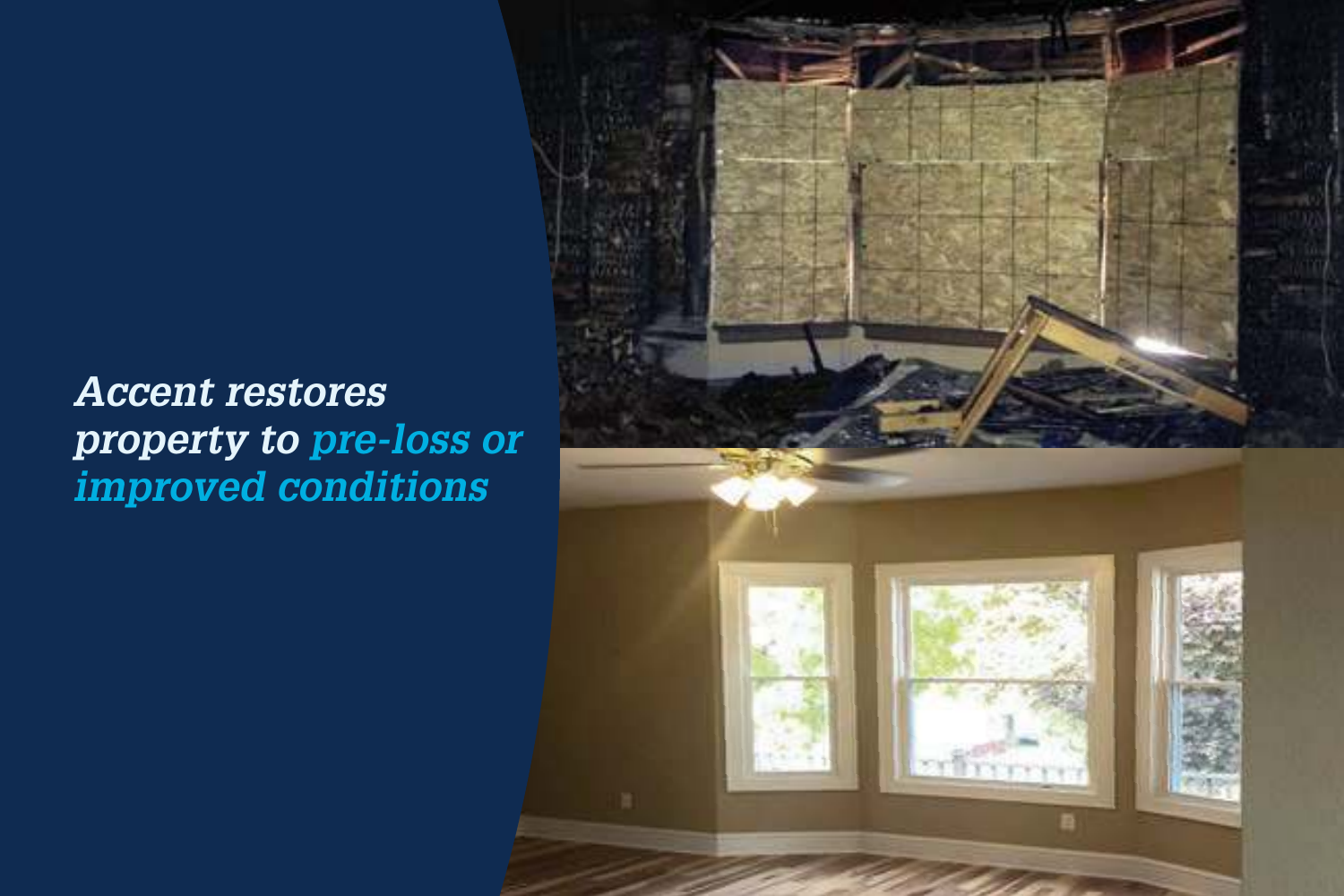*Accent is fully licensed, bonded and insured, and holds leading industry certifications:* 



Institute of Inspection Cleaning and Restoration Certification Certified Firm



BBB Accredited Business

### *PERSONAL COMMITMENT*



### *SKILLS, KNOWLEDGE & EXPERIENCE*

*ADVANCED TECHNOLOGY* 

*THE MOST RELIABLE & CARING RESTORATION EXPERIENCE*